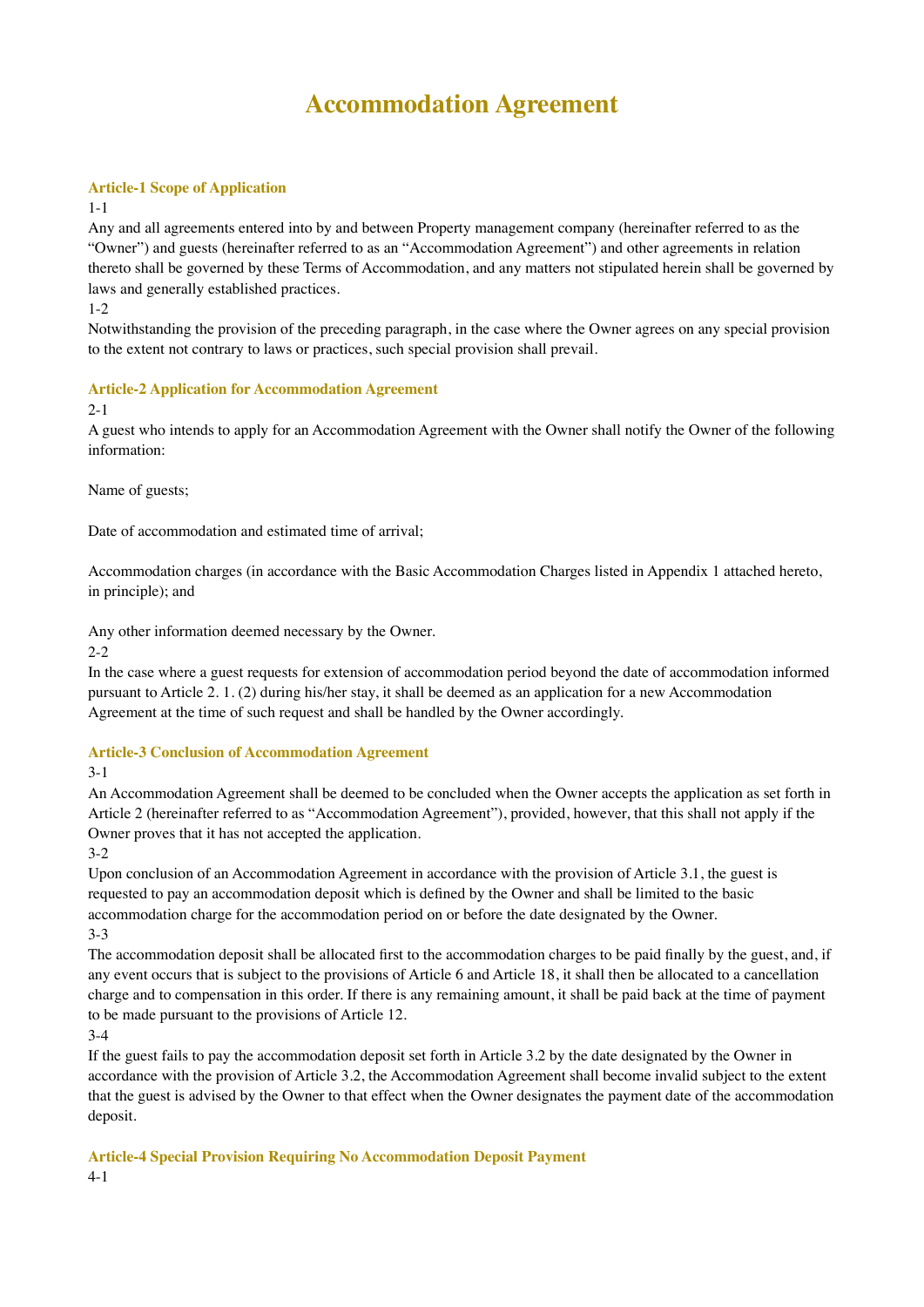Notwithstanding the provision of Article 3.2, the Owner may agree on a special provision stipulating that the Owner will not require payment of any accommodation deposit set forth in Article 3.2 after conclusion of an Accommodation Agreement.

4-2

When accepting an application for Accommodation Agreement, if the Owner does not request payment of an accommodation deposit or does not designate the date of payment of an accommodation deposit as set forth in set forth in Article 3.2, the special provision set forth in the preceding paragraph shall be deemed to have been agreed by the Owner and shall be handled accordingly.

# **Article-5 Rejection of Accommodation Agreement**

The Owner may reject an application for concluding an Accommodation Agreement in any of the following cases: 5-1

When an application for accommodation is not in accordance with the provisions of these Terms of Accommodation; 5-2

When the Property is fully booked and no room is available;

5-3

When a person seeking accommodation is deemed likely to commit any act that would contravene laws or regulations or be against public order or good morals with regard to the accommodation;

5-4

When a person seeking accommodation falls under any of the following cases:

An organized crime group designated in the item 2 of Article 2 of the Act to Prevent Illegal Activities by Members of Organized Crime Groups (Act No. 77 of 1991) (hereinafter referred to as "Organized Crime Group"), an organized crime group member set forth in the item 6 of Article 2 of the said Act (hereinafter referred to as "Organized Crime Group Member"), an associate member of an Organized Crime Group or a person involved in an Organized Crime Group or any other antisocial forces;

A juridical person or other body whose business activities are controlled by an Organized Crime Group or an Organized Crime Group Member; or

A juridical person any of whose executive officers is an Organized Crime Group Member;

5-5

When a person seeking accommodation is behaving in such a manner as to cause tremendous annoyance to other guests in the Property;

5-6

When a person seeking accommodation is deemed evidently to be infected with any infectious disease;

5-7

When a person seeking accommodation makes a violent demand or demands any service or burden in relation to the accommodation which is beyond the reasonable responsibility of the Owner;

5-8

When the Owner is unable to accommodate the guest due to natural disaster, failure of equipment or facilities or any other unavoidable reasons;

5-9

Any other cases where the Owner shall have the right to reject the accommodation pursuant to the provisions of laws or regulations or prefectural ordinances.

5-10

When a person seeking accommodation is deemed to have committed any act set forth in Paragraph 1 of Article 7 or any act which was not pursuant to these Terms of Accommodation during his/her stay at a owner of Property management company in the past.

# **Article-6 Termination Right of Guest**

6-1

A guest may terminate an Accommodation Agreement by giving notice to the Owner.

6-2

In the event that a guest terminates an Accommodation Agreement in whole or in part due to any reason attributable to the guest (excluding the case where the Owner has requested payment of an accommodation deposit and designated the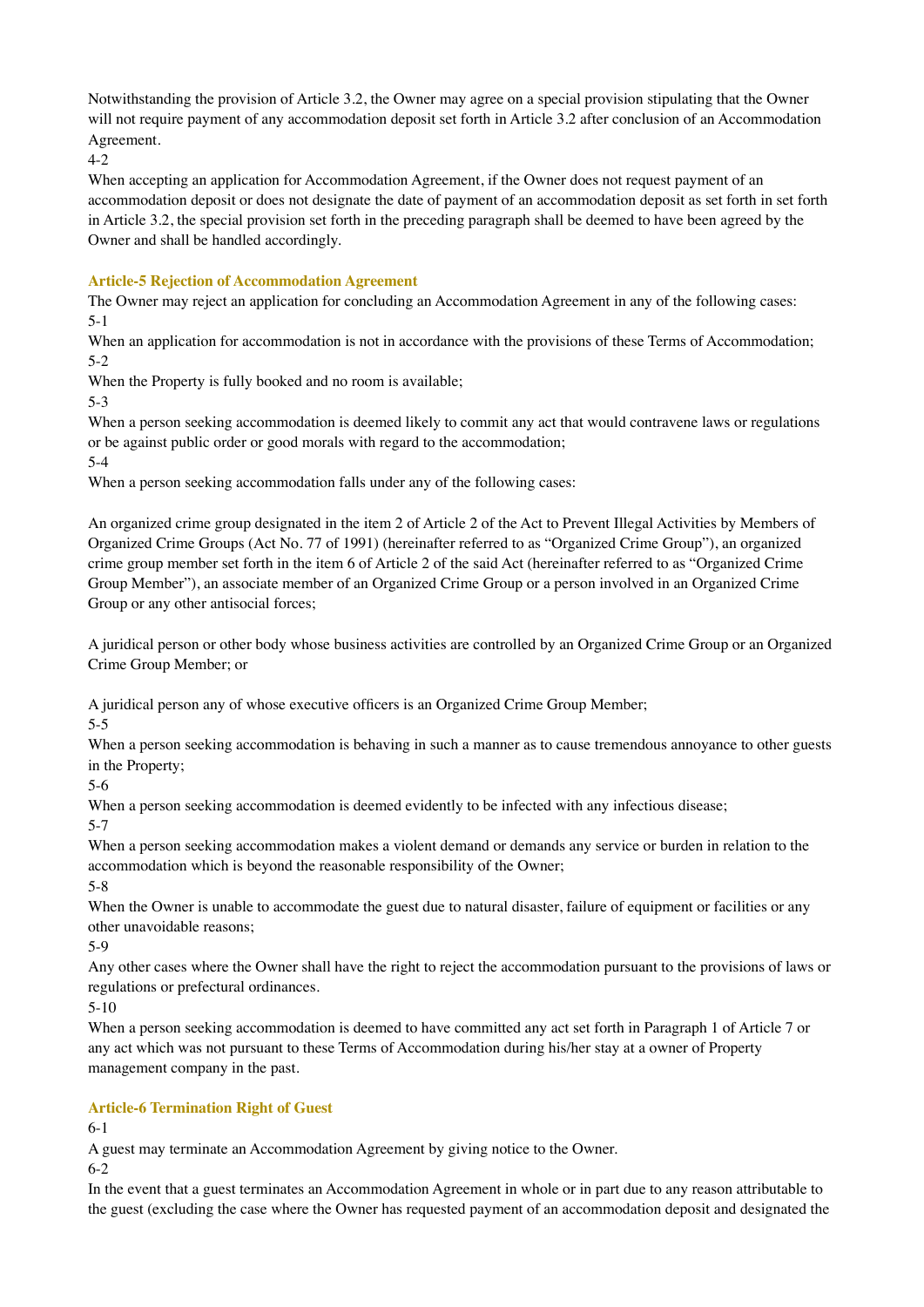payment date thereof as set forth in Article 3.2, and the guest terminates the Accommodation Agreement prior to such designated payment date), the Owner is entitled to receive a cancellation charge from the guest as specified in Appendix 2 and Appendix 3, provided, however, that if the Owner has agreed on a special provision that an accommodation deposit payment is not required as set forth in Article 4.1, the Owner shall, upon agreement of such provision, notify the guest of its obligation to pay a cancellation charge in the event of termination of the Accommodation Agreement by the guest.

6-3

In the event that a guest fails to arrive at the Property on the date of accommodation during the operating hours of the reception desk without any notice (or by the estimated arrival time if such time has been clearly notified), the Owner may deem that the Accommodation Agreement is terminated by the guest and handle it as such.

# **Article-7 Termination Right of Owner**

The Owner may terminate an Accommodation Agreement in any of the following events:

7-1

When the guest is deemed having committed or likely to commit any act that would contravene laws or regulations or be against public order or good morals with regard to the accommodation;

7-2

When the guest is deemed falling under any of the following cases:

Organized Crime Group, Organized Crime Group Member, an associate member of an Organized Crime Group, person involved in an Organized Crime Group or any other antisocial forces;

A juridical person or other body whose business activities are controlled by an Organized Crime Group or an Organized Crime Group Member; or

A juridical person any of whose executive officers is an Organized Crime Group Member;

7-3

When the guest is behaving in such a manner as to cause tremendous annoyance to other guests in the Property;

7-4

When the guest is deemed evidently to be infected with any infectious disease;

7-5

When the guest makes a violent demand or demands any burden in relation to the accommodation which is beyond the reasonable responsibility of the Owner;

7-6

When the Owner is unable to accommodate the guest due to natural disaster, failure of equipment or facilities or any other unavoidable reasons;

7-7

Any other cases where the Owner shall have the right to reject the accommodation pursuant to the provisions of laws or regulations or prefectural ordinances.

7-8

When the guest smokes in the building, tampers with fire-fighting equipment, etc. or fails to comply with other restrictions (limited to those necessary for prevention of fire) stipulated in the rules of use established by the Owner. 7-9

When it is evident that the guest has performed shooting or any other act in the Owner that is regarded as commercial use without obtaining permission of the Owner.

In the event that the Owner terminates the Accommodation Agreement pursuant to the provisions of the preceding paragraph, the Owner is entitled to receive a cancellation charge from the guest in accordance with Appendix 2 and Appendix 3.

# **Article-8 Registration of Accommodation**

A guest shall complete registration of the following information at the reception desk before or on the day of arrival pursuant to the laws and regulations related to owner business and administrative instructions: 8-1

Name, age, sex, address and occupation of the guest;

8-2

In the case of a foreigner, nationality, passport number, port of entry and entry date;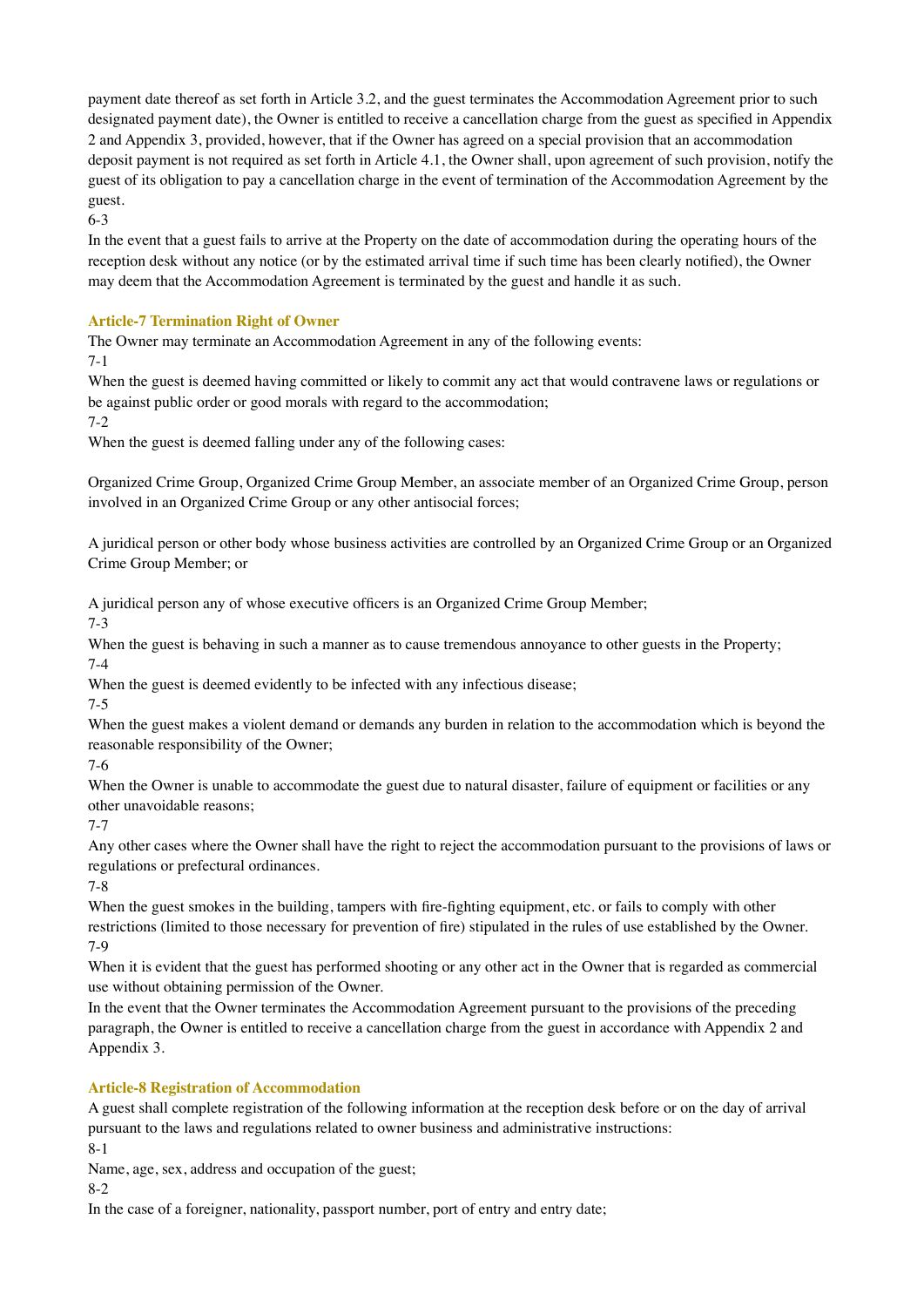8-3

Any other information that the Owner deems necessary.

If a guest desires to make payment under Article 12 by any means acceptable in place of cash, such as owner voucher or credit card, the guest shall be requested to present it in advance at the time of registration set forth in the preceding paragraph.

# **Article-9 Utility Time of Guest Room**

## 9-1

The time period in which a guest can make use of a guest room shall be from the check-in time to check-out time defined by the Owner. Provided, however, that when the guest stays for consecutive days, the guest may use the guest room whole day except on the days of arrival and departure.

 $9-2$ 

Notwithstanding the provision of the preceding paragraph, the Owner may accept use of a guest room outside the utility time set forth in the preceding paragraph. In that case, an additional charge (consumption tax) defined by the Owner shall be charged.

# **Article-10 Compliance with Rules on Use**

10-1

A guest shall comply with the rules on use established by the Property and posted in the premises of the Owner during the stay in the Property.

10-2

In case that a guest threatens to damage reputation of the Owner by using the Property for any purpose other than the intended use of the Property or any act against public order and morals, the Owner may take an action such as prohibition of publication or exercise of such act, and the guest shall observe the action upon request from the Owner.

# **Article-11 Business Hours**

Business hours of the Owner's main facilities shall be as set forth below, and business hours of other facilities in the Property shall be informed through the brochures available in the Property, notices displayed in various locations, the service directory in guest rooms, etc.

| Business hours of the reception desk: | 9:00 to 22:00 (Emergency Response available<br>$22:00$ to 9:00) |  |
|---------------------------------------|-----------------------------------------------------------------|--|
| Check-in hours:                       | $15:00$ to $23:00$                                              |  |
| Check-out hours:                      | Until 11:00                                                     |  |

The business hours are subjected to temporary change. In that case, a guest shall be informed by an appropriate means.

# **Article-12 Payment of Accommodation Charges**

12-1

Breakdown of an accommodation charge and other charges to be paid by a guest are specified in Appendix 1. 12-2

The accommodation and other charges set forth in the preceding paragraph shall be paid in cash or by credit card. 12-3

A guest shall pay an accommodation charge even if the guest voluntarily chooses not to stay in the Property after a guest room is provided by the Owner and made available to the guest,

## **Article-13 Liability of Owner**

## 13-1

The Owner shall be liable to compensate any damage suffered by a guest that is caused by the Owner in the course of its performance of an Accommodation Agreement and other agreements in relation thereto, or due to its nonperformance thereof, and such liability shall be limited to fifty thousand (50,000) yen except in the case such damage is caused by willful misconduct or gross negligence of the Owner. Provided, however, that this provision shall not apply if such damage is caused by any reason not attributable to the Owner.

13-2

The Owner has a Owner Liability Insurance Policy that covers unexpected fire and other disasters.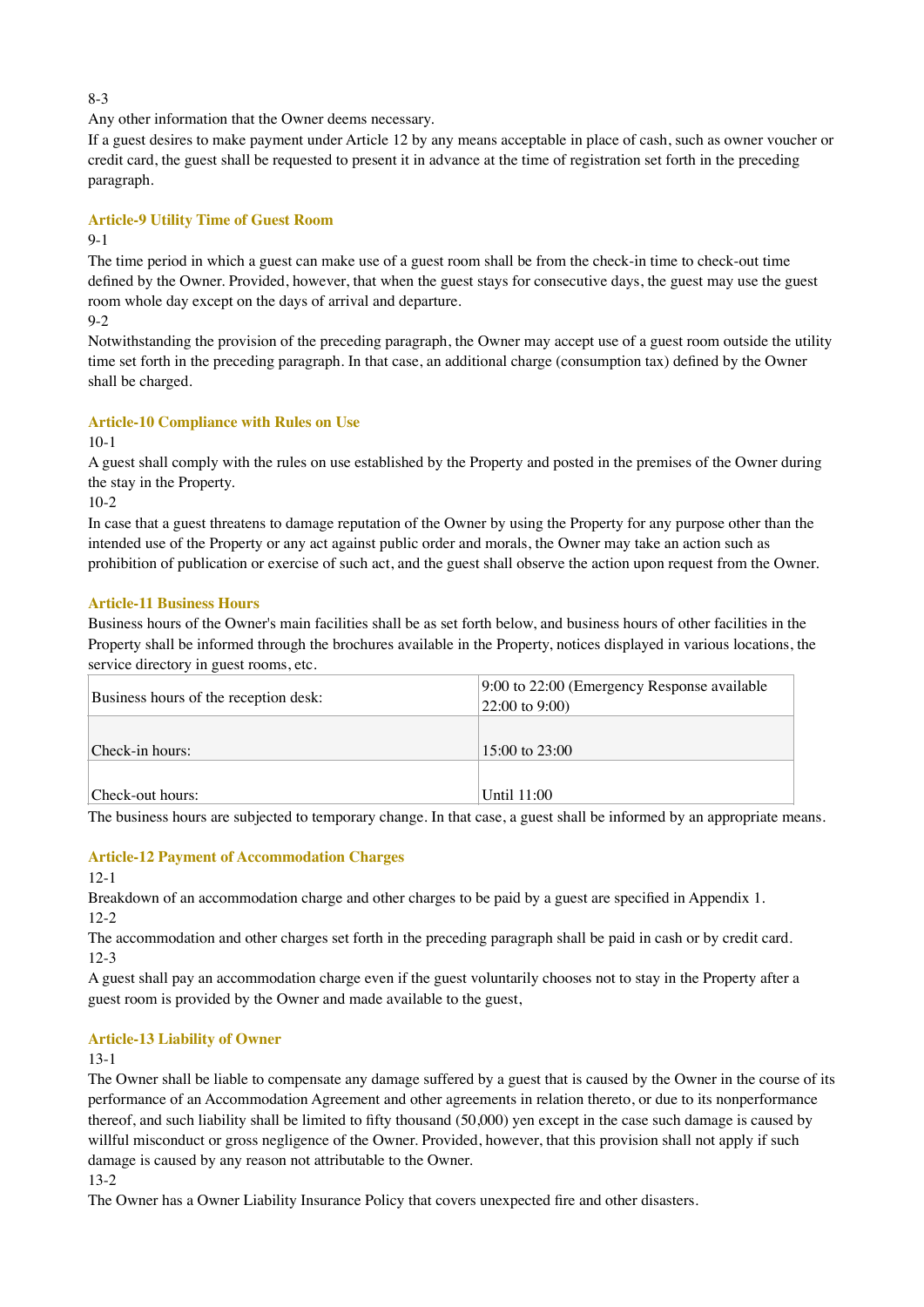### **Article-14 Handling in Case of Inability to Provide Room under Agreement**

## 14-1

In the case where the Owner is unable to provide the guest with a guest room under an Accommodation Agreement, the Owner shall, upon consent of the guest, procure other owner that can provide a guest room on the same conditions as far as possible for the guest.

# 14-2

Notwithstanding the provisions of the preceding paragraph, if the Owner cannot procure other accommodation, the Owner shall pay the guest an amount of compensation equivalent to a cancellation charge, and such compensation shall be appropriated for indemnification of damage incurred by the guest. Provided, however, that if the Owner's inability to provide accommodation is due to any cause not attributable to the Owner, the Owner has no liability to pay compensation to the guest.

## **Article-15 Custody of Baggage and Belongings of Guest**

15-1

In the case of arrival of any baggage of a guest in advance of the arrival of the guest, the Owner shall be responsible for keeping it in custody only if the Owner has agreed to do so before the arrival thereof. In that case, the Owner shall hand over the baggage to the guest at the reception desk when the guest checks in at the Owner during the business hours of the reception desk.

15-2

In the case a guest left any baggage or belongings behind after checked out, if the Owner can identify its owner, the Owner shall notify the guest of the baggage left behind and ask for instructions. If no instruction is obtained from the owner or the owner of such baggage could not be found, the Owner shall keep it in custody for seven (7) days (including the day of discovery) and thereafter report it to the nearby police office in case of cash or valuables. or, in case of other goods, keep it in custody for seven (7) days and thereafter discard it. In case of foodstuff, the Owner shall keep it only for a reasonable period for maintaining quality and thereafter discard it at the discretion of the Owner. 15-3

In those cases set forth in the preceding two paragraphs, the Owner shall be liable for any loss of or damage on the baggage or belongings of the guest arising as a result of willful misconduct or negligence of the Owner. Provided, however, that the Owner's liability shall be limited to proper amount in the case where the type and the value of such baggage or belongings have not been expressly informed in advance by the guest except for the case of damage caused by willful misconduct or gross negligence of the Owner.

## **Article-16 Liability of Guest**

The Guest shall be liable to the Owner for any damage incurred by the Owner which was caused due to willful misconduct or negligence of the guest.

## **Article-17 Outsider Visit**

The Owner shall refuse entry of outsiders beyond business hours of the reception desk. In the event that any outside visitor is found to have stayed in the Property beyond business hours, the guest meeting such outside visitor shall have the obligation to pay a penalty fee defined by the Owner, even if the number of the guests staying at the Property is less than the number of guests for whom reservation has been made in advance.

### **Article-18 Disclaimer**

The guest may use the Internet connection service in the Property at its own risk. The Owner shall not be liable at all for any damages caused to the guest as a result of interruption of the Internet connection caused by any system failure or other reasons while using the Internet connection service in the Property. In addition, the guest shall have the liability to compensate for any damage suffered by the Owner or a third party caused in connection with the use of the Internet connection service by the guest.

## **Article-19 Resolution of Dispute and Governing Law**

Any and all disputes arising between the guest and the Owner in relation to an Accommodation Agreement shall be governed by laws of Japan and the Tokyo District Court shall have exclusive jurisdiction for the first instance over any such dispute.

Appendix 1 Breakdown of Accommodation Charge and Other Charges (Article 2.1 and Article 12.1)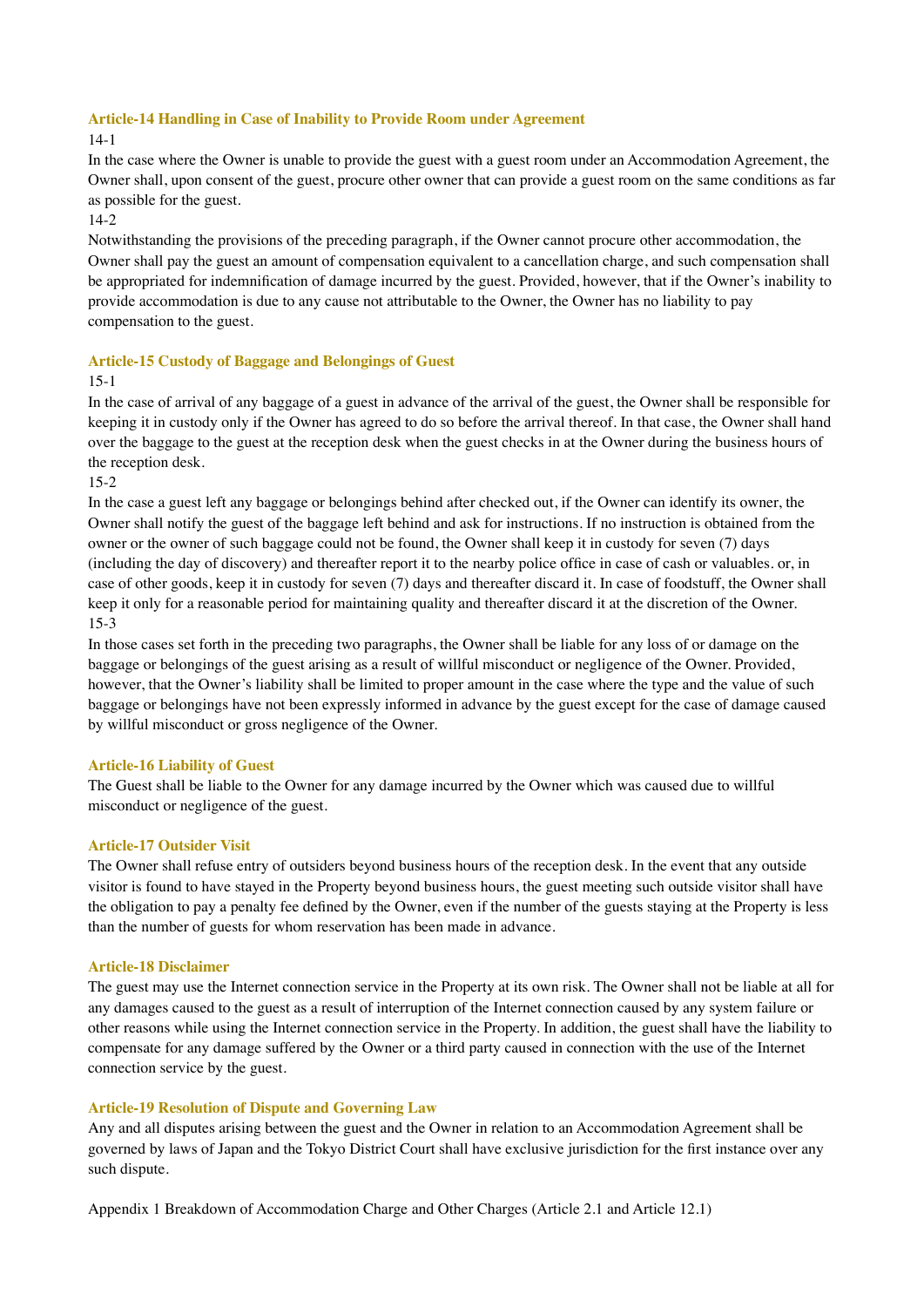|                                  |                   | <b>Breakdown</b>                                                                                                                                                                                                                                                                                                                        |
|----------------------------------|-------------------|-----------------------------------------------------------------------------------------------------------------------------------------------------------------------------------------------------------------------------------------------------------------------------------------------------------------------------------------|
|                                  | Accommo<br>dation | (1) Basic accommodation charge (room charge (as well as room charge<br>+ * cleaning charge))                                                                                                                                                                                                                                            |
| Total                            | Additional        | $(2)$ Additional cleaning charge (except a charge included in $(1)$ ), Other<br>specified services subject to additional charges                                                                                                                                                                                                        |
| amount to<br>be paid by<br>guest | Tax               | Consumption tax<br>Tax on lodging<br>Tax on lodging that may be imposed based on each<br>municipality taxation system shall be charged locally. For<br>more information, refer to website of the municipality in the<br>district where the accommodation you plan to stay is located.<br>Other taxes imposed under laws and regulations |

Remarks: These charges are subject to change in accordance with any revision of tax law.

# Appendix 2 Cancellation charges (Article 6.2)

| Day on which the Owner<br>receives cancellation notice | No show | 14 days or less prior to arrival |
|--------------------------------------------------------|---------|----------------------------------|
| Cancellation charge                                    | $100\%$ | $100\%$                          |

•

• \*Percentage (%) is a rate of the cancellation charge to the basic accommodation charge.

• \*In the case reservation is cancelled in part and the number of days reserved is reduced, a cancellation charge for the number of days cancelled shall be paid.

• \*Those cancellation charges stated above are subject to temporary change during a specific period defined by the Owner including end of year to the beginning of new year, Christmas day, etc.

• \*Cancellation charges may be different from those stated above depending on the accommodation plan. Please check the cancellation charges applied to the accommodation plan of your choice.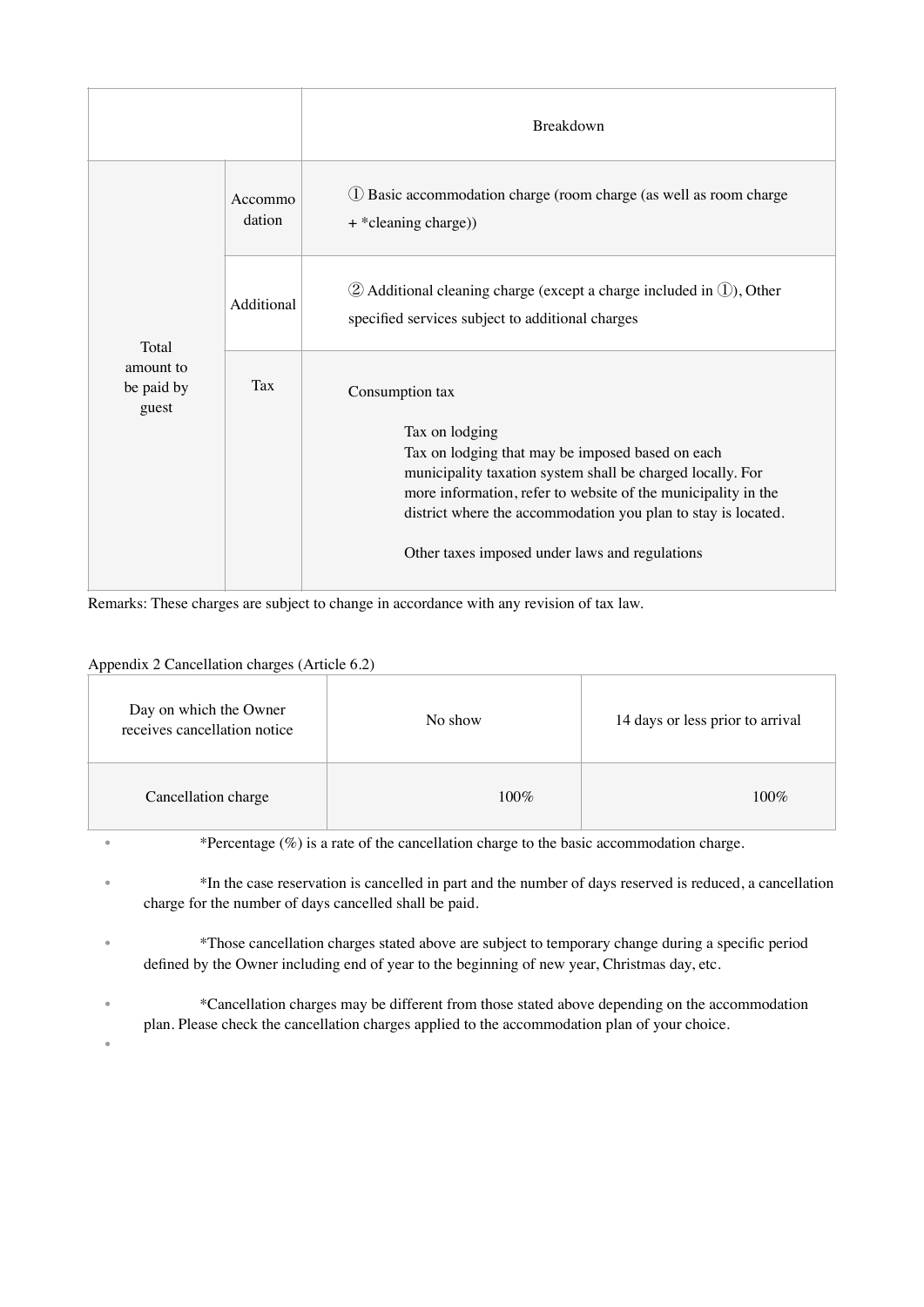# 宿泊約款

### 第**1**条 適用範囲

1-1

当施設が宿泊客との間で締結する宿泊契約およびこれに関連する契約は、この約款の定めるところによるも のとし、この約款に定めのない事項については、法令または一般に確立された習慣によるものとします。 1-2

当施設が、法令および習慣に反しない範囲で特約に応じたときは、前項の規定にかかわらず、その特約が優 先するものとします。

### 第**2**条 宿泊契約の申込み

2-1

当施設に宿泊契約の申込をしようとする者は、次の事項を当施設に申し出ていただきます。

### 宿泊者名

宿泊日および到着予定時刻 宿泊料金(原則として別表第1の基本宿泊料による。)

その他当施設が必要と認める事項

2-2

宿泊客が、宿泊中に前項第2号の宿泊日を超えて宿泊の継続を申し入れた場合、当施設は、その申し出がな された時点で新たな宿泊契約の申し込みがあったものとして処理します。

#### 第**3**条 宿泊契約の成立等

3-1

宿泊契約は、当施設が前条の申し込みを承諾したときに成立するものとします。ただし、当施設が承諾をし なかったことを証明したときは、この限りではありません。

3-2

前項の規定により宿泊契約が成立したときは、宿泊期間の基本宿泊料を限度として当施設が定める申込金 を、当施設が指定する日までに、お支払いいただきます。

3-3

申込金は、まず、宿泊客が最終的に支払うべき宿泊料金に充当し、第6条および第16条の規定を適用する事 態が生じたときは、違約金に次いで賠償金の順序で充当し、残額があれば、第12条の規定による料金の支 払いの際に返還します。

3-4

第2項の申込金を同項の規定により当施設が指定した日までにお支払いいただけない場合は、宿泊契約はそ の効力を失うものとします。ただし、申込金の支払期日を指定するに当たり、当施設がその旨を宿泊客に告 知した場合に限ります。

### 第**4**条 申込金の支払いを要しないこととする特約

4-1

前条第2項の規定にかかわらず、当施設は、契約の成立後同項の申込金の支払いを要しないこととする特約 に応じることがあります。

4-2

宿泊契約の申し込みを承諾するに当たり、当施設が前条第2項の申込金の支払いを求めなかった場合および 当該申込金の支払期日を指定しなかった場合は、前項の特約に応じたものとして取り扱います。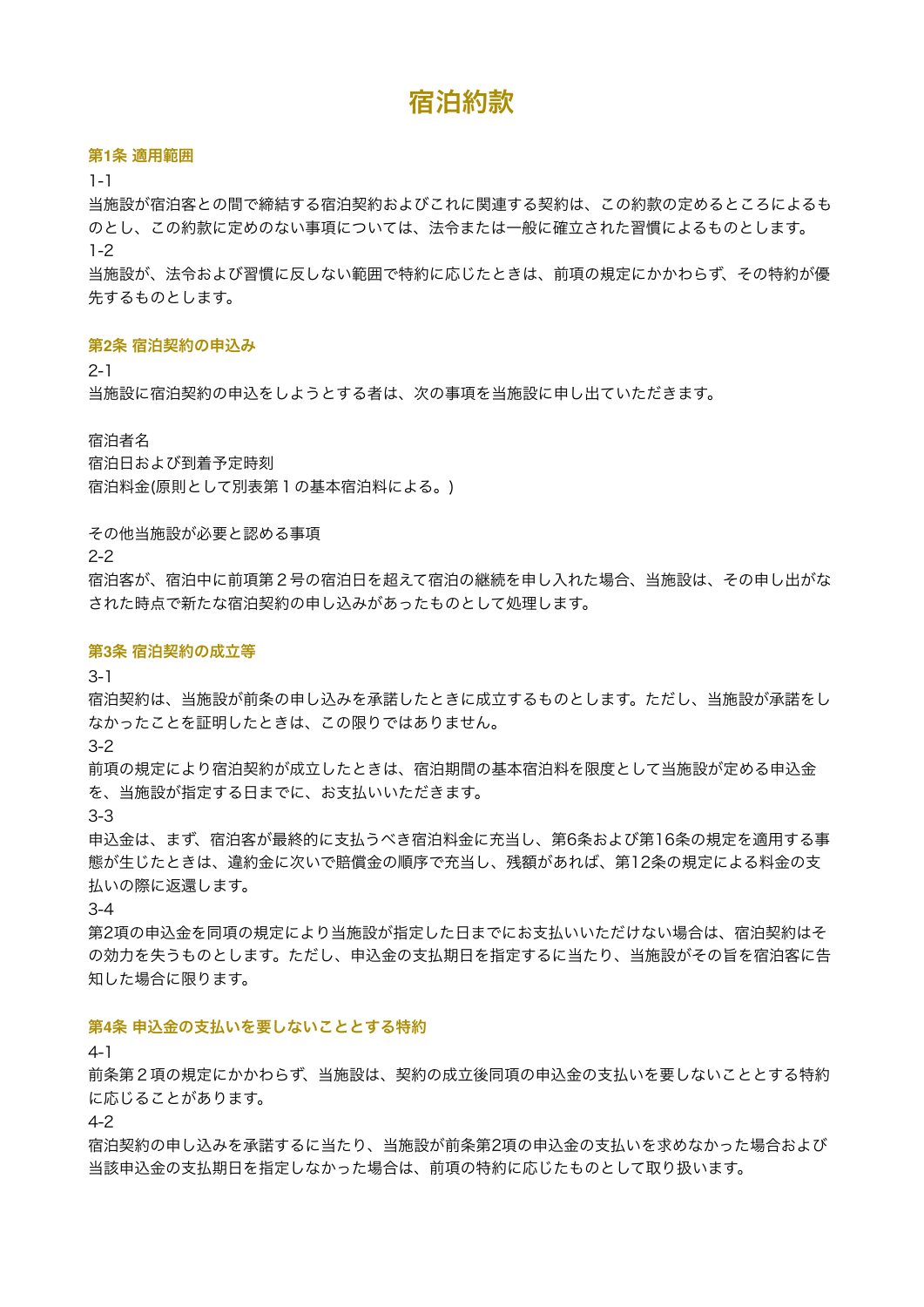### 第**5**条 宿泊契約締結の拒否

当施設は、次に掲げる場合において、宿泊契約の締結に応じないことがあります。 5-1 宿泊の申し込みがこの約款によらないとき。 5-2 満室(員)により客室の余裕がないとき。 5-3 宿泊しようとする者が、宿泊に関し、法令の規定、公の秩序若しくは善良の風俗に反する行為をするおそれ があると認められるとき。 5-4

宿泊しようとする者が、次のi.からiii.に該当すると認められるとき。

暴力団員による不当な行為の防止等に関する法律(平成3年法律第77号)第2条第2号に規定する暴力団(以下 「暴力団」)、同条第2条6号に規定する暴力団員(以下「暴力団員」)、暴力団準構成員または暴力団関 係者その他の反社会的勢力

暴力団または暴力団員が事業活動を支配する法人その他の団体であるとき

法人でその役員のうちに暴力団員に該当する者があるもの

5-5

宿泊しようとする者が、他の宿泊客に著しい迷惑を及ぼす言動をしたとき。

5-6

宿泊しようとする者が、伝染病者であると明らかに認められるとき。

5-7

宿泊に関し暴力的要求行為が行われ、または合理的な範囲を超えるサービス・負担を求められたとき。 5-8

天災、施設の故障、その他やむを得ない事由により宿泊させることができないとき。

5-9

その他、各種法令または都道府県条例等の規定する宿泊を拒むことができる場合に該当するとき。

5-10

宿泊しようとする者が、過去当施設グループの宿泊時に第7条第1項各号の行為やこの約款によらない行為が あったと認められるとき。

### 第**6**条 宿泊客の契約解除権

6-1

宿泊客は、当施設に申し出て、宿泊契約を解除することができます。

6-2

当施設は、宿泊客がその責めに帰すべき事由により宿泊契約の全部または一部を解除した場合(第3条第2 項の規定により当施設が申込金の支払期日を指定してその支払いを求めた場合であって、その支払期日より 前に宿泊客が宿泊契約を解除したときを除きます。)は、別表第2および別表第3に掲げるところにより、 違約金を申し受けます。ただし、当施設が第4条第1項の特約に応じた場合にあっては、その特約に応じるに 当たって、宿泊客が宿泊契約を解除したときの違約金支払い義務について、当施設が宿泊客に告知したとき に限ります。

6-3

当施設は、宿泊客が連絡をしないで宿泊日のフロント営業終了時間(到着予定時刻が明示されている場合 は、その時刻)になっても到着しないときは、その宿泊契約は宿泊客により解除されたものとみなし処理す ることがあります。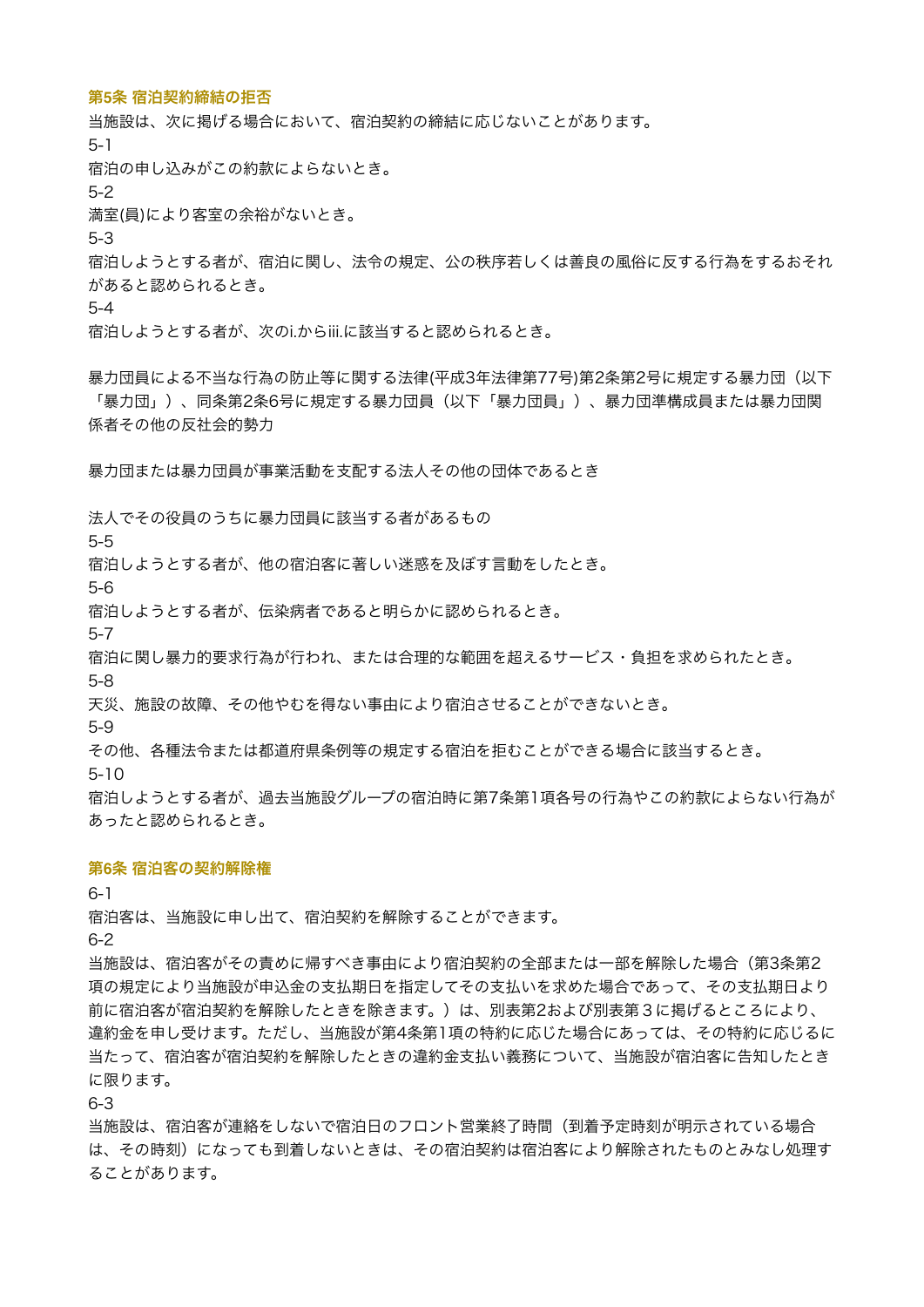## 第**7**条 当施設の契約解除権

当施設は、次に掲げる場合においては、宿泊契約を解除することがあります。

7-1

宿泊客が宿泊に関し、法令の規定、公の秩序若しくは善良の風俗に反する行為をするおそれがあると認めら れるとき、または同行為をしたと認められるとき。

7-2

宿泊客が次のi.からiii.に該当すると認められるとき。

暴力団、暴力団員、暴力団準構成員または暴力団関係者その他の反社会的勢力

暴力団または暴力団員が事業活動を支配する法人その他の団体

法人でその役人のうちに暴力団員に該当する者があるもの

7-3

宿泊客が他の宿泊客に著しい迷惑を及ぼす言動をしたとき。

7-4

宿泊客が伝染病者であると明らかに認められるとき。

7-5

宿泊に関し暴力的要求行為が行われ、または合理的な範囲を超える負担を求められたとき。

7-6

天災、施設の故障、その他やむを得ない事由により宿泊させることができないとき。

7-7

各種法令または都道府県条例等の規定する宿泊を拒むことができる場合に該当するとき。

7-8

館内での喫煙、消防用設備等に対するいたずら、その他当施設が定める利用規則の禁止事項(火災予防上必 要なものに限る。)に従わないとき。

7-9

宿泊客が当施設に無断で商用利用に当たる撮影等を行ったことが明らかに認められるとき。 当施設が前項の規定に基づいて宿泊契約を解除した場合、別表第2および別表第3に掲げるところにより、 違約金を申し受けます。

## 第**8**条 宿泊の登録

宿泊客は、宿泊日当日までに、当施設のフロントにおいて、旅館業に関する法令および行政の指導に基づき 次の事項を登録していただきます。 8-1 宿泊客の氏名、年令、性別、住所および職業 8-2 外国人にあっては、国籍、旅券番号、入国および入国年月日

8-3

その他当施設が必要と認める事項

宿泊客が第12条の料金の支払いを、宿泊券、クレジットカード等通貨に代わり得る方法により行おうとす るときは、あらかじめ、前項の登録時にそれらを呈示していただきます。

## 第**9**条 客室の使用時間

9-1

宿泊客が当施設の客室を使用できる時間は、当施設が定めるチェックイン時刻からチェックアウト時刻まで とします。ただし、連続して宿泊する場合においては、到着日および出発日を除き、終日使用することがで きます。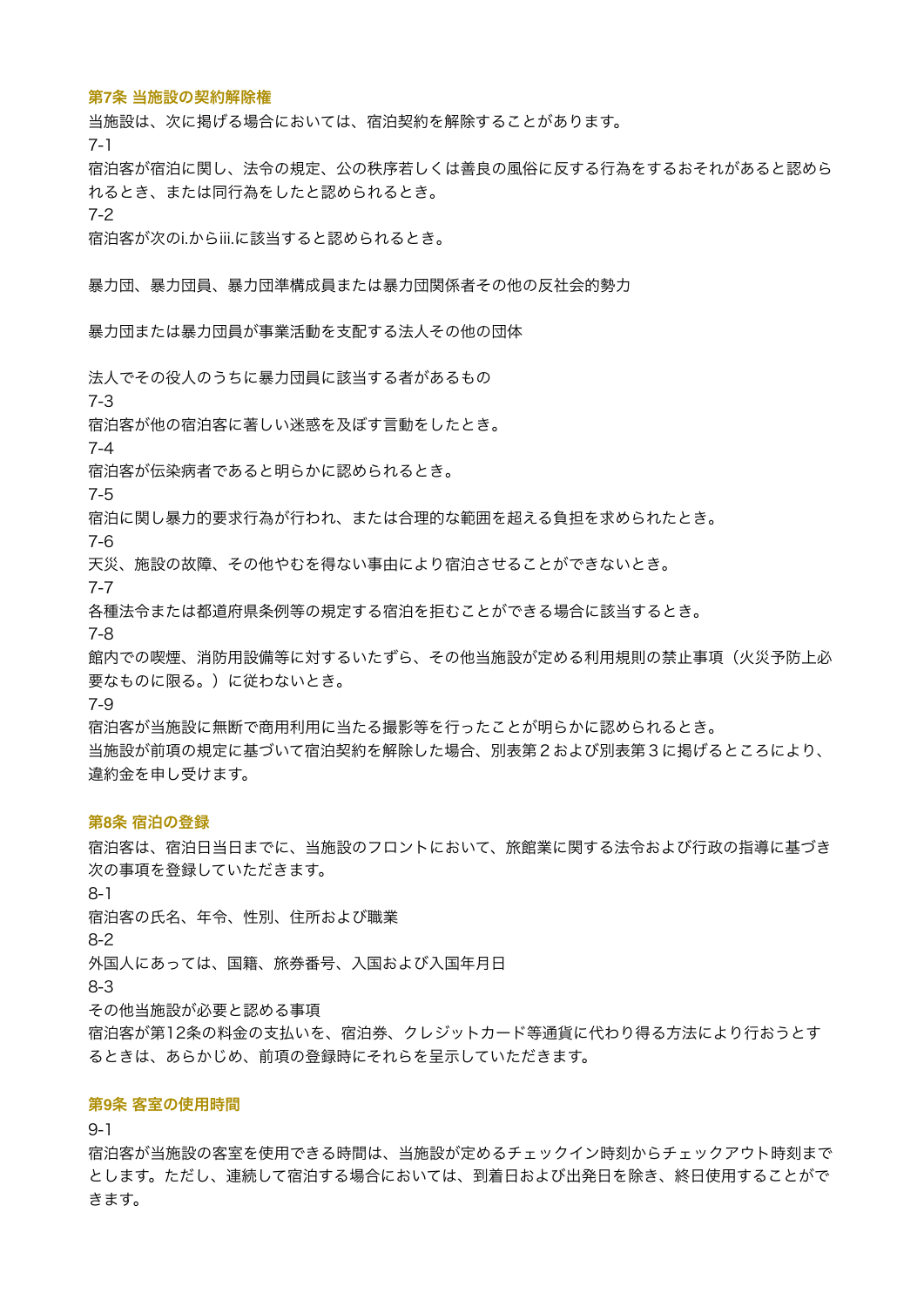9-2

当施設は、前項の規定にかかわらず、同項に定める時間外の客室の便用に応じることがあります。この場合 には当施設にて定める追加料金(消費税)を申し受けます。

## 第**10**条 利用規則の遵守

 $10-1$ 

宿泊客は、当施設内においては、当施設が定めて施設内に設置した利用規則に従っていただきます。 10-2

宿泊客が、当施設の利用目的外の利用や公序良俗に反する行為によって当施設の社会的評判を落とすおそれ がある場合には、当施設からの求めに応じて当該行為の掲載・使用の差し止めなどの措置に応じていただき ます。

### 第**11**条 営業時間

当施設の主な施設等の営業時間は次のとおりとします。

| フロント営業時間 | 9:00~22:00(ただし、22:00~9:00に緊急対応あり) |
|----------|-----------------------------------|
| チェックイン   | $15:00\rightarrow 23:00$          |
| チェックアウト  | 11:00まで                           |

前項の時間は、臨時に変更することがあります。その場合には、適当な方法をもってお知らせします。

### 第**12**条 料金の支払い

12-1

宿泊者が支払うべき宿泊料金等の内訳は、別表第1に掲げるところによります。

12-2

前項の宿泊料金等の支払いは、通貨またはクレジットカードにより行っていただきます。

12-3

当施設が宿泊客に客室を提供し、使用が可能になったのち、宿泊客が任意に宿泊しなかった場合において も、宿泊料金は申し受けます。

## 第**13**条 当施設の責任

13-1

当施設は、宿泊契約およびこれに関連する契約の履行に当たり、またはそれらの不履行により宿泊客に損害 を与えたときは、5万円を限度(ただし、当施設の故意または重過失による場合を除きます。)として賠償 します。ただし、それが当施設の責めに帰すべき事由によるものでないときは、この限りではありません。 13-2

当施設は、万一の火災等に対処するため、旅館賠償責任保険に加入しております。

### 第**14**条 契約した客室の提供ができないときの取扱い

14-1

当施設は、宿泊客に契約した客室を提供できないときは、宿泊客の了解を得て、できる限り同一の条件によ る他の宿泊施設をあっ旋するものとします。

14-2

当施設は、前項の規定にかかわらず他の宿泊施設のあっ旋ができないときは、違約金相当額の補償料を宿泊 客に支払い、その補償料は損害賠償額に充当します。ただし、客室が提供できないことについて、当施設の 責めに帰すべき事由がないときは、補償料を支払いません。

## 第**15**条 宿泊客の手荷物または携帯品の保管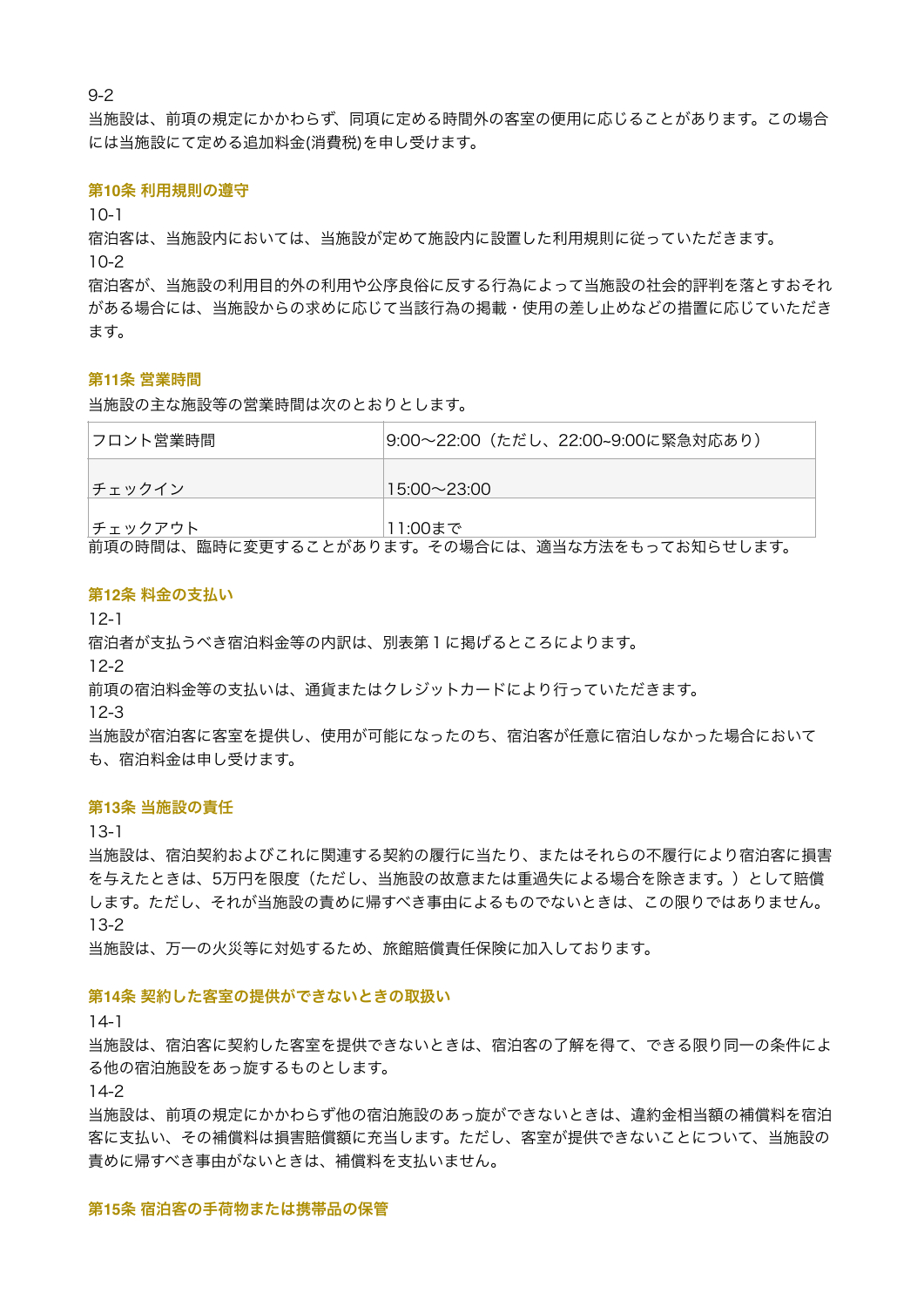15-1

宿泊客の手荷物が、宿泊に先立って当施設に到着した場合は、その到着前に当施設が了解したときに限って 責任をもって保管し、フロント営業時間内に宿泊客がフロントにおいてチェックインする際お渡しします。 15-2

宿泊客がチェックアウトしたのち、宿泊客の手荷物または携帯品が当施設に置き忘れられていた場合におい て、その所有者が判明したときは、当施設は、当該所有者に連絡をするとともにその指示を求めるものとし ます。ただし、所有者の指示がない場合または所有者が判明しないときは、現金並びに貴金属については、 発見日を含め7日間保管し、その後最寄りの警察に届けるものとし、その他の物品については、7日間の保 管の上破棄させていただきます。ただし、食品については、品質保持上妥当な期間のみの保管とし、その期 間を超過した場合は当施設の判断により破棄いたします。

### 第**16**条 宿泊客の責任

宿泊客の故意または過失により当施設が損害を被ったときは、当該宿泊客は当施設に対し、その損害を賠償 していただきます。

## 第**17**条 外来訪客との面会

フロント営業時間外については、施設内の外来訪客滞在をお断りさせていただきます。なお、時間外の外来 訪客滞在が発覚した際は、予め予約していた人数が定員に満たない場合であっても、当施設にて定める罰則 金を申し受けます。

### 第**18**条 免責事項

宿泊客による当施設におけるインターネット通信の利用については、宿泊客自身の責任にて行うものとしま す。宿泊客によるインターネット通信の利用中にシステム障害その他の理由によりインターネット通信が中 断し、その結果宿泊客に損害が生じた場合においても、当施設は一切の責任を負いません。また、宿泊客に よるインターネット通信の利用に関し、当施設または第三者に損害が生じた場合、宿泊客は、当施設または 第三者に対し、その損害を賠償していただきます。

### 第**19**条 紛争の解決および準拠法

宿泊契約に関する宿泊客と当施設との間の一切の紛争については、日本国法に準拠するものとし、東京地方 裁判所をもって第一審の専属的合意管轄裁判所とさせていただきます。

別表第1 宿泊料金等の内訳(第2条第1項および第12条第1項関係)

|      | 内訳                                          |  |
|------|---------------------------------------------|--|
| 宿泊料金 | (1) 基本宿泊料 (室料 (および室料+※客室清掃料))               |  |
| 追加料金 | ② 追加清掃 (1)に含まれるものを除く)、その他追加料金が必<br>要とするサービス |  |